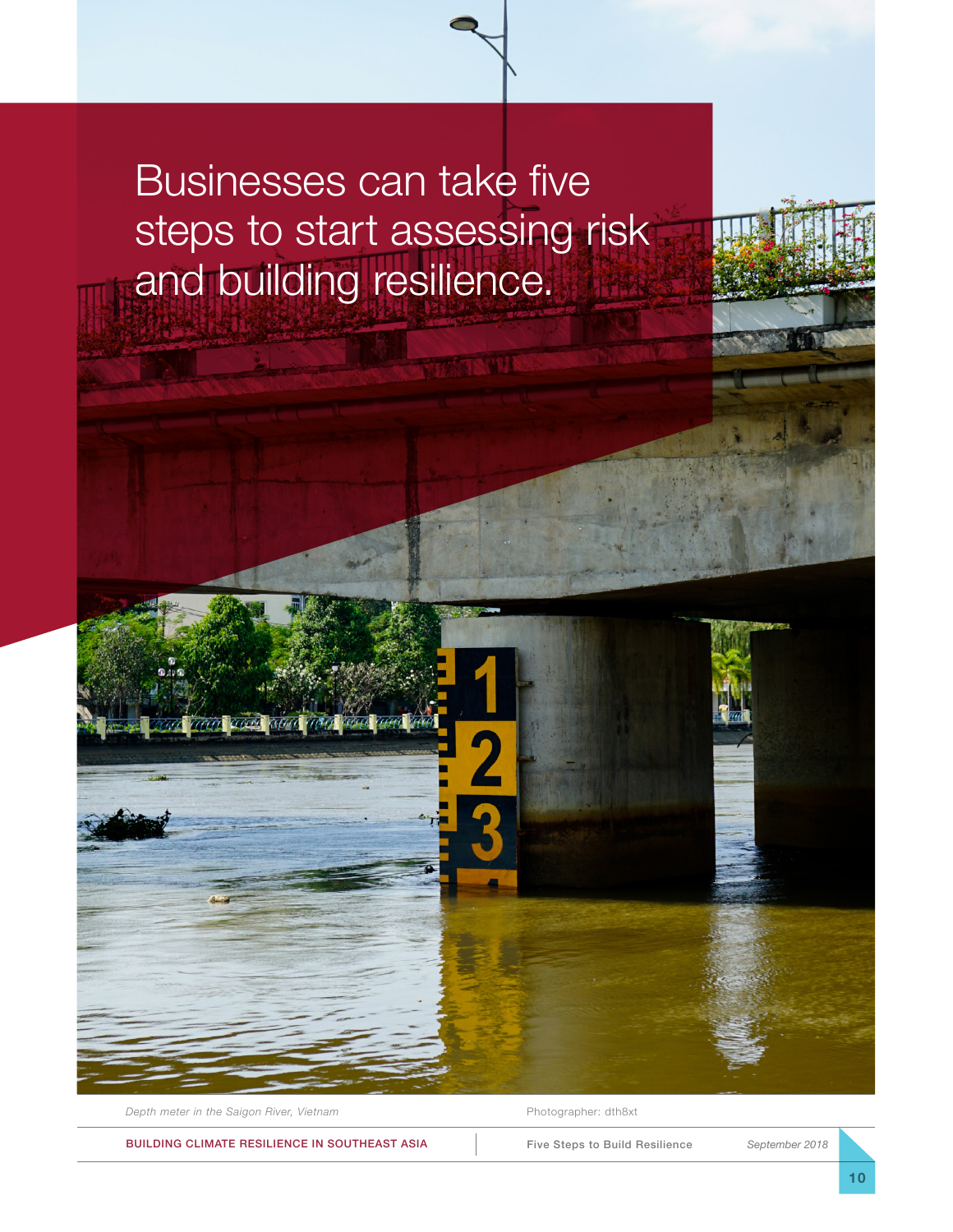# Five Steps to Build Resilience

As outlined in the *Business Imperative Framework*, businesses can take five steps to start assessing risk and building resilience. These steps include developing a governance structure; analyzing climate risk throughout operations, the supply chain, and communities in which the business works; mapping assets to mitigate risk and build resilience; partnering with others to streamline resources and scale resilience; and disclosing and reporting on risks and progress to build resilience transparently to boost stakeholder confidence and maintain credibility.

#### Get started on assessing risk and building resilience



**5**

#### **Develop a governance structure.**

**Assess climate risk throughout operations, supply chain, and the communities in which the business operates.**

**Identify and invest in capital assets to build resilience.**

**Partner with others to scale up resilience.**

**Disclose risks and report on progress.**

#### **1 DEVELOP A GOVERNANCE STRUCTURE**

Because climate change is a core business issue, addressing it must be driven by leadership, integrated into strategic planning, and designed to transcend internal business units and silos. Senior executives should designate a qualified individual or team to execute the work on assessing climate risk and building resilience. This is essential for accelerating action as well as ensuring consistency and centralized management. Issues of climate risk and resilience often sit with various roles across risk management, sustainability, and

finance. The resilience leader should seek participation from all corners of the business and gather expertise from external sources and organizations that can help and analyze data, identify priorities, map assets, and implement resilience strategies. Businesses can task individuals, departments, or committees to explore specific climate issues.

#### **2** ASSESS CLIMATE RISK THROUGHOUT OPERATIONS, SUPPLY CHAIN, **AND COMMUNITIES IN WHICH THE BUSINESS OPERATES**

The growing intensity of cyclones, and extreme flooding, and the guidelines outlined in the Sendai Framework for Disaster Risk Reduction have driven businesses in Southeast Asia to assess climate risks, "flood-proof" facilities, or create business continuity plans. Some businesses have a disaster risk management system, enterprise risk management system, or risk register. Businesses also should integrate climate change into

existing tools or processes to assess the full range of physical climate hazards, exposure, and vulnerability.

To ensure awareness and efforts are spread across the organization, resilience leaders should seek data and information from peers, partners, investors, and other stakeholders. The manager of these efforts should gather data on hazards and map exposure and vulnerability